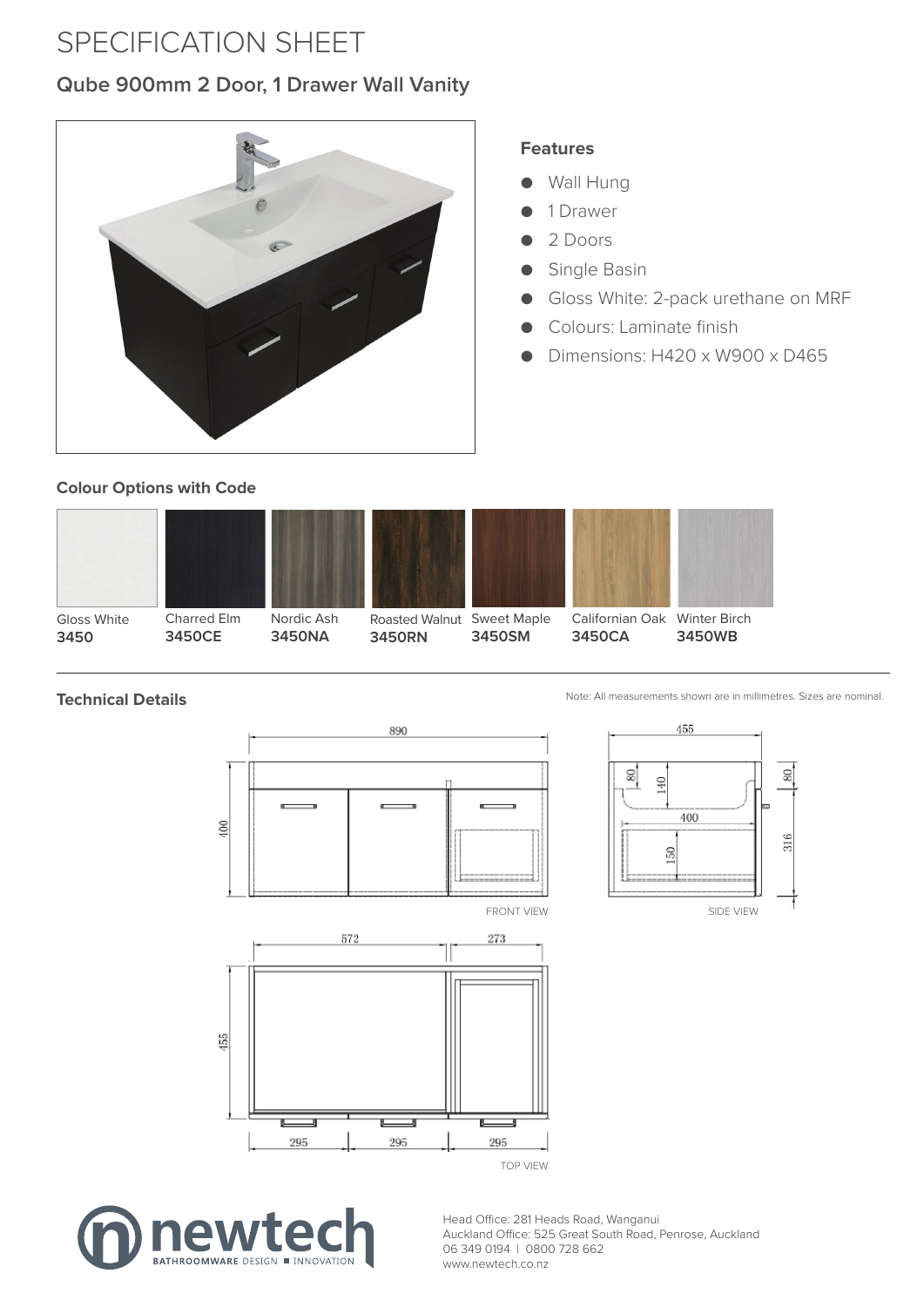# SPECIFICATION SHEET

## **900mm Basin Options**

#### Via

StoneCast with overflow Gloss White - VIA Matte White - VIAMW

W900 x D460 x H20





#### Ponti

StoneCast with overflow Gloss White - PO

W904 x D460 x H50







#### Ari

StoneCast with overflow Gloss White - VA

W900 x D465 x H50





requires a Ø32mm waste





Head Office: 281 Heads Road, Wanganui Auckland Office: 525 Great South Road, Penrose, Auckland 06 349 0194 | 0800 728 662 www.newtech.co.nz